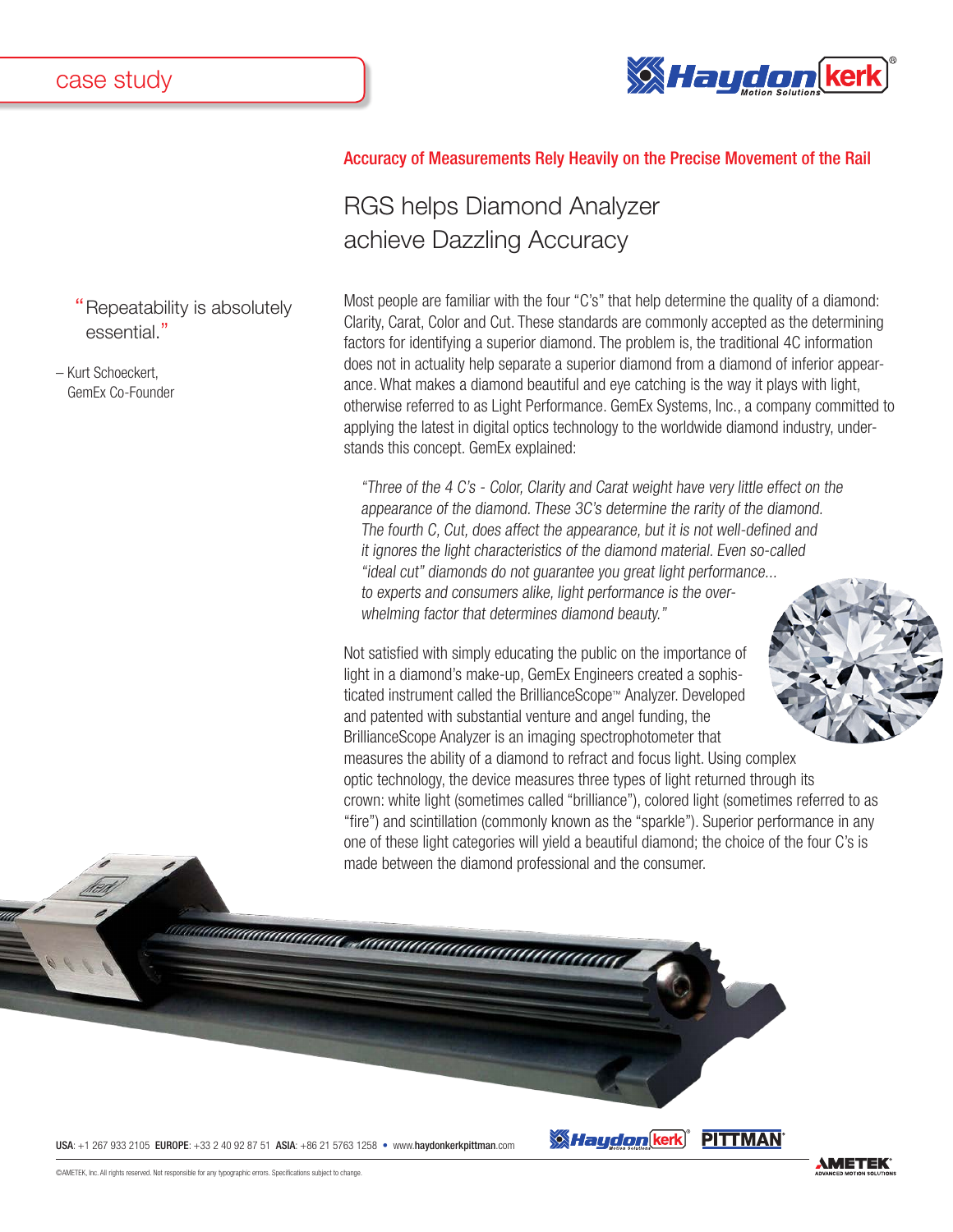"...had to reside in the exact same five spots every single time we run an analysis."

– Kurt Schoeckert, GemEx Co-Founder



The BrillianceScope measures the diamond in a controlled lighting environment consisting of multiple lighting angles. To initiate the evaluation process, the gem is placed within a three-inch integrated sphere with a one-inch hole in which the diamond is firmly positioned. If you draw a direct line from the 2.5-inch ring light through the one-inch hole directly to where the diamond rests, an angle of light is created.

After measurements are made at this initial angle, the ring light is repositioned at five different pre-set areas, each one a fixed amount closer to the diamond to create a slightly different angle of light. This movement is achieved via a motion system consisting of a stepper motor attached to a rail, on which the ring light is situated.

As one might expect, the accuracy of the measurements relies heavily on the precise movement of the rail. The smallest level of inaccuracy in the motion of the arm can affect the angle of the light and, as a result, the final analysis of the diamond. Thus, repeatability is absolutely essential.

"We had to be very accurate in where the rail stops," explained Kurt Schoeckert, GemEx Co-Founder and a Mechanical Engineer who was instrumental in the design of the BrillianceScope. "Because of its comparative scale, the diamond had to reside in the exact same five spots every single time we ran an analysis. Without this precision, the device's accuracy would certainly be called into question."

Playing an integral role in the motion system's meticulous performance is a lead screw assembly from Haydon Kerk Pittman (HKP). The lead screw is integral in each of the five movements that the ring light makes; in fact, it helped the BrillianceScope achieve a repeatability factor of  $+/-$  5 percent, more than sufficient to ensure the validity of the test results.

The Lead Screw was not part of the machine's original design. In order to create the necessary movement, Schoeckert had designed his own "homegrown" system – an assembly constructed from a U-shaped piece of sheet metal, a 3/16-inch diameter drive screw, and a power nut with two bearings on the end of it. Unfortunately, this first iteration did not perform up to GemEx standards.

What's more, HKP's proprietary Kerkote® TFE coating was developed specifically for its lead screw and nut materials for maximum self-lubrication.

"Our ScrewRail helped GemEx save space, and eliminated the device's existing offset rail," said Jim Bostwick, HKP's Director of Sales, Americas, who was involved in the GemEx project. "More importantly, it provided the device with a much smoother, repeatable motion, which is exactly what they were looking for."

GemEx used the assembly for a couple of years before turning to HKP for a slight redesign, after experiencing some minor issues where the ring light cantilevered off of the ScrewRail. The drive nut/bushing would rock on the screw as a result of some extra clearance in the system. HKP showed GemEx its RGS® Slide with an extrusion that prevented the rocking action, further enhancing the stability of the device and, subsequently, its accuracy.

*Maudon* kerk PITTMAN

USA: +1 267 933 2105 EUROPE: +33 2 40 92 87 51 ASIA: +86 21 5763 1258 • www.haydonkerkpittman.com